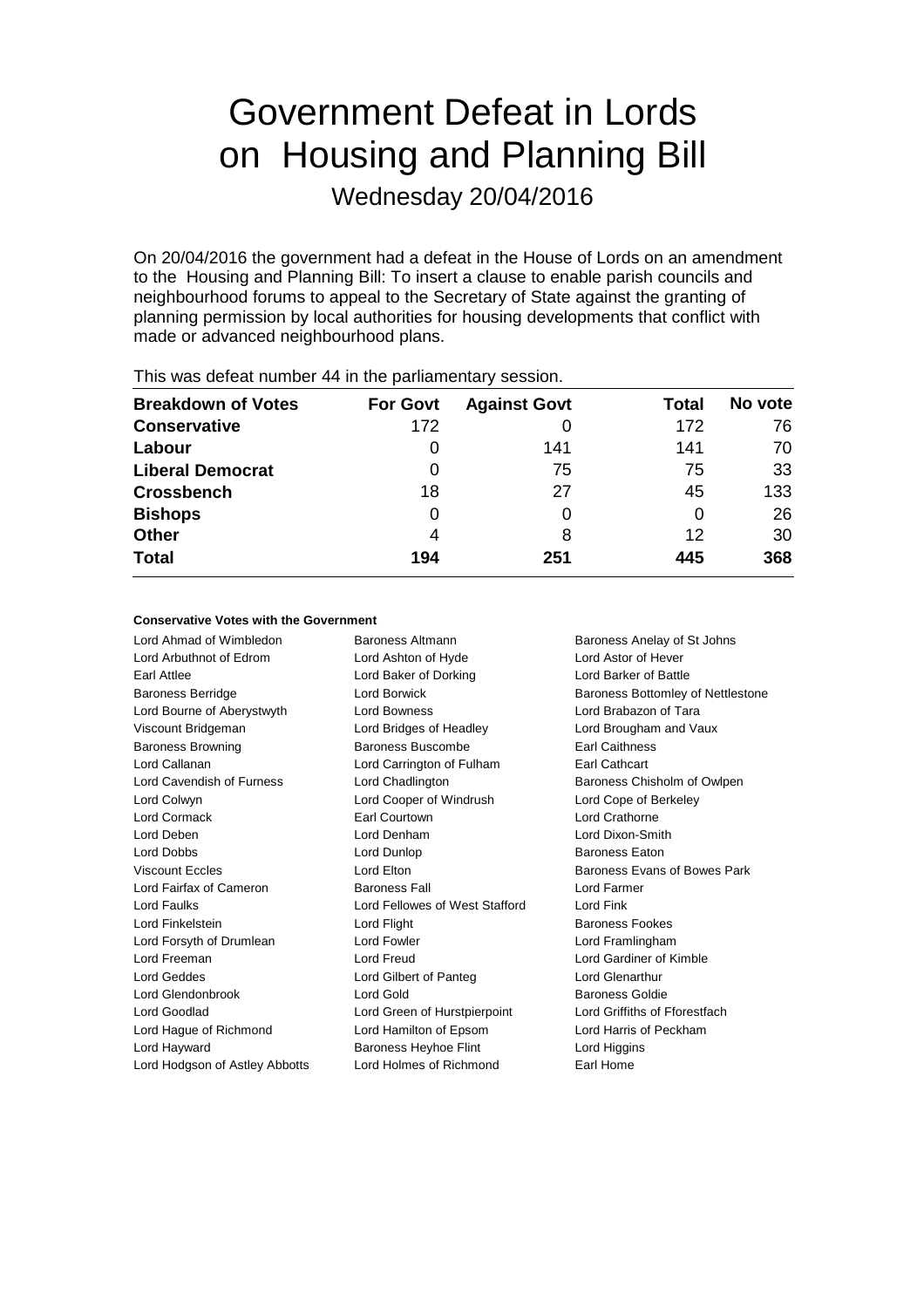Lord Howell of Guildford Lord Hunt of Wirral Lord Inglewood Lord James of Blackheath Baroness Jenkin of Kennington Lord Jopling Lord King of Bridgwater Lord Kirkham Lord Lang of Monkton Lord Lansley **Lord Leigh of Hurley** Lord Lexden Earl Lindsay **Lord Lingfield** Earl Liverpool Marquess of Lothian **Lord Lucas** Lord Lucas Lord Lupton Lord Lyell Lord Macfarlane of Bearsden Lord MacGregor of Pulham Market Lord Mackay of Clashfern Lord Magan of Castletown Lord Marland Lord Maude of Horsham **Lord McColl of Dulwich Baroness McGregor-Smith** Baroness McIntosh of Pickering Baroness Morris of Bolton Lord Moynihan Lord Naseby **Lord Nash Baroness Neville-Jones** Lord Nash Baroness Neville-Jones Baroness Neville-Rolfe Baroness Newlove Baroness Noakes Lord Northbrook Lord Norton of Louth Lord O'Shaughnessy Baroness O'Cathain Lord O'Neill of Gatley Baroness Oppenheim-Barnes Lord Patten of Barnes **Baroness Perry of Southwark** Baroness Pidding Lord Polak Lord Popat Lord Porter of Spalding Lord Price **Lord Prior of Brampton** Baroness Redfern Lord Ribeiro Lord Risby Lord Robathan Baroness Rock Lord Ryder of Wensum Lord Saatchi Baroness Scott of Bybrook Baroness Seccombe Earl Selborne Lord Selkirk of Douglas Lord Selsdon Baroness Shackleton of Belgravia Lord Sheikh **Baroness Shephard of Northwold** Lord Sherbourne of Didsbury Lord Shinkwin Earl Shrewsbury Lord Skelmersdale Lord Smith of Hindhead Lord Spicer Baroness Stedman-Scott Baroness Stowell of Beeston Lord Strathclyde Correspondence Lord Suri Lord Taylor of Holbeach Lord Tebbit Lord Trefgarne Viscount Trenchard Lord Trimble Lord True Lord Tugendhat Baroness Verma Lord Wakeham Baroness Warsi Lord Wasserman Lord Wei Duke of Wellington **Baroness Wheatcroft Lord Whitby** Baroness Wilcox Baroness Williams of Trafford Lord Young of Cookham Viscount Younger of Leckie

Baroness Hooper Lord Horam Earl Howe

#### **Conservative Votes against the Government**

#### **Labour Votes with the Government**

## **Labour Votes against the Government**

- Lord Bassam of Brighton **Lord Beecham** Baroness Billingham Baroness Blackstone **Lord Blunkett** Lord Bradley Lord Bragg **Lord Brooke of Alverthorpe** Lord Brookman Lord Campbell-Savours Lord Cashman Viscount Chandos Lord Christopher Lord Clark of Windermere Lord Clarke of Hampstead Lord Collins of Highbury **Baroness Corston** Baroness Crawley Lord Darling of Roulanish Lord Davies of Stamford Lord Davies of Oldham Baroness Dean of Thornton-le-Fylde Lord Desai Baroness Danaghy Lord Donoughue Baroness Drake Lord Dubs Lord Elder **Baroness Farrington of Ribbleton** Lord Faulkner of Worcester Lord Foster of Bishop Auckland Baroness Gale Baroness Gale Baroness Gibson of Market Rasen Lord Giddens **Baroness Golding** Lord Gordon of Strathblane Baroness Goudie Baroness Gould of Potternewton Lord Griffiths of Burry Port Lord Grocott Lord Hain Viscount Hanworth Lord Harris of Haringey Lord Harrison Lord Hart of Chilton
- Lord Allen of Kensington **Baroness Andrews** Baroness Bakewell

Lord Haskel **Lord Haworth Baroness Hayter of Kentish Town**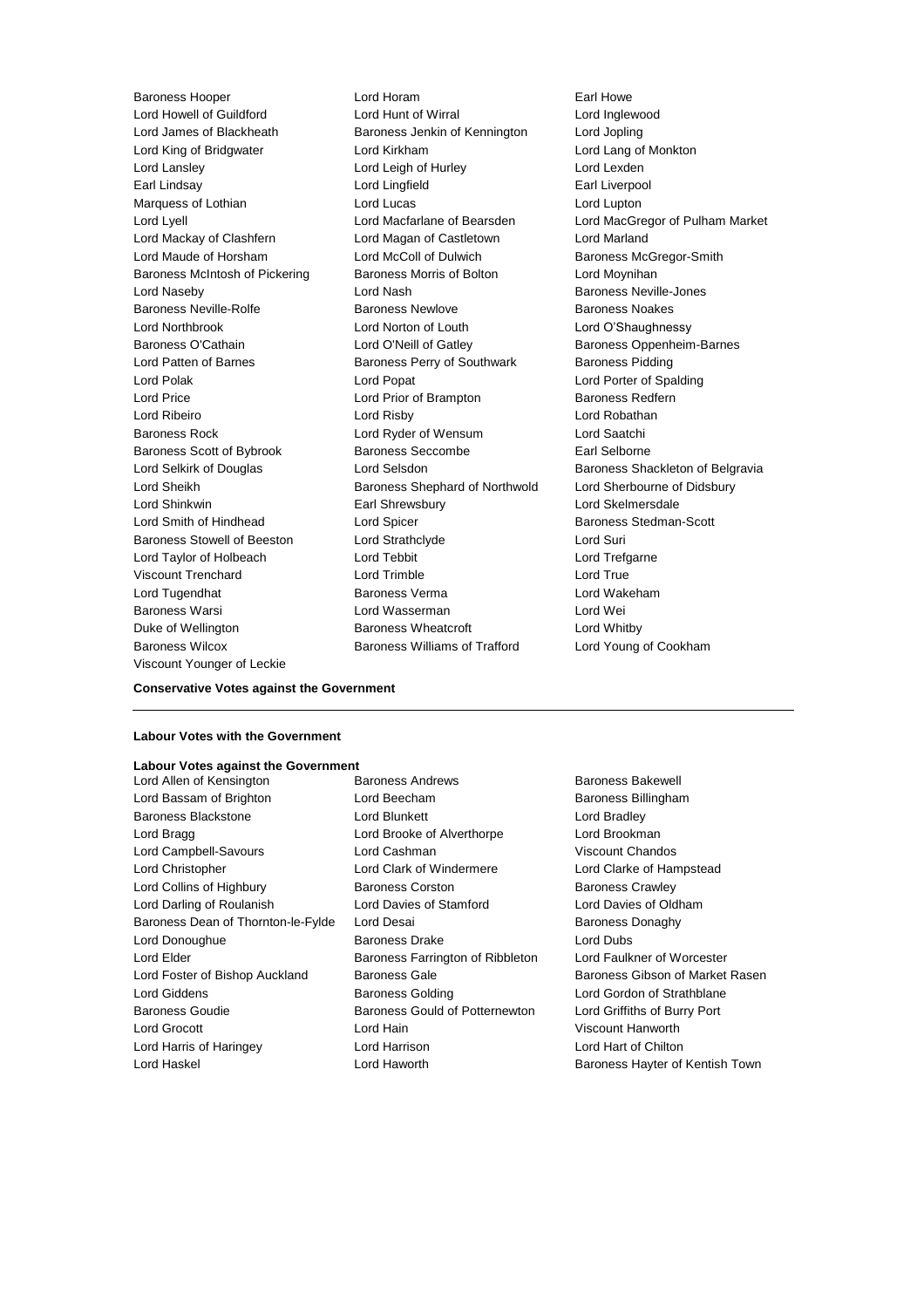| Baroness Healy of Primrose Hill | <b>Baroness Henig</b>         | <b>Baroness</b>   |
|---------------------------------|-------------------------------|-------------------|
| Lord Hollick                    | Baroness Hollis of Heigham    | Lord How          |
| Baroness Howells of St Davids   | Lord Hoyle                    | Lord Hugl         |
| Lord Hunt of Kings Heath        | Lord Hunt of Chesterton       | Lord Irvin        |
| Baroness Jay of Paddington      | Lord Jones                    | Baroness          |
| Lord Kennedy of Southwark       | Baroness King of Bow          | <b>Baroness</b>   |
| Lord Kinnock                    | Lord Kirkhill                 | Lord Laya         |
| Lord Lea of Crondall            | Baroness Liddell of Coatdyke  | Lord Lips         |
| Baroness Lister of Burtersett   | Lord Macdonald of Tradeston   | Lord Mac          |
| <b>Baroness Mallalieu</b>       | Lord Mandelson                | Lord Maxt         |
| Lord McAvoy                     | Baroness McDonagh             | Lord McF          |
| Lord Mendelsohn                 | <b>Lord Monks</b>             | Lord Moo          |
| Baroness Morgan of Huyton       | Lord Morris of Handsworth     | <b>Baroness</b>   |
| Lord Morris of Aberavon         | Lord Murphy of Torfaen        | Baroness          |
| Lord O'Neill of Clackmannan     | Lord Parekh                   | Lord Pend         |
| <b>Baroness Pitkeathley</b>     | Lord Ponsonby of Shulbrede    | <b>Lord Pres</b>  |
| Baroness Primarolo              | <b>Baroness Prosser</b>       | <b>Lord Puttr</b> |
| <b>Baroness Quin</b>            | Lord Radice                   | Lord Rea          |
| <b>Baroness Rebuck</b>          | Lord Reid of Cardowan         | Lord Rich         |
| Lord Rooker                     | Lord Rosser                   | Lord Row          |
| Baroness Royall of Blaisdon     | Lord Sawyer                   | <b>Baroness</b>   |
| Viscount Simon                  | Baroness Smith of Gilmorehill | <b>Baroness</b>   |
| Lord Snape                      | Lord Soley                    | <b>Lord Stev</b>  |
| Baroness Symons of Vernham Dean | Baroness Taylor of Bolton     | Lord Tayl         |
| Lord Temple-Morris              | <b>Baroness Thornton</b>      | Lord Tom          |
| Lord Touhig                     | Lord Triesman                 | Lord Tunr         |
| Baroness Wall of New Barnet     | Lord Watson of Invergowrie    | Lord Wes          |
| <b>Baroness Wheeler</b>         | <b>Baroness Whitaker</b>      | Lord Whit         |
| Lord Williams of Elvel          | Lord Wills                    | Lord Woo          |
| <b>Baroness Worthington</b>     | Baroness Young of Old Scone   | Lord Your         |
|                                 |                               |                   |

Baroness Hilton of Eggardon Lord Howarth of Newport Lord Hughes of Woodside Lord Irvine of Lairg Baroness Jones of Whitchurch Baroness Kinnock of Holyhead Lord Layard Lord Lipsey Lord MacKenzie of Culkein Lord Maxton Lord McFall of Alcluith Lord Moonie Baroness Morris of Yardley Baroness Nye Lord Pendry Lord Prescott Lord Puttnam Lord Richard Lord Rowlands Baroness Sherlock Baroness Smith of Basildon Lord Stevenson of Balmacara Lord Taylor of Blackburn Lord Tomlinson Lord Tunnicliffe Lord West of Spithead Lord Whitty Lord Woolmer of Leeds Lord Young of Norwood Green

#### **Liberal Democrat Votes with the Government**

#### **Liberal Democrat Votes against the Government**

| <b>Baroness Barker</b>             | Lord Beith                  |
|------------------------------------|-----------------------------|
| Baroness Bonham-Carter of Yarnbury | Baroness Bowles of Berkhams |
| <b>Baroness Brinton</b>            | <b>Lord Burnett</b>         |
| Lord Campbell of Pittenweem        | Lord Carlile of Berriew     |
| <b>Lord Cotter</b>                 | Lord Dholakia               |
| Baroness Falkner of Margravine     | Baroness Featherstone       |
| Baroness Garden of Frognal         | Lord German                 |
| Lord Goddard of Stockport          | <b>Baroness Grender</b>     |
| Lord Hussain                       | Baroness Hussein-Fce        |
| Lord Jones of Cheltenham           | Lord Kirkwood of Kirkhope   |
| Lord Lester of Herne Hill          | Lord Loomba                 |
| Lord Maclennan of Rogart           | Baroness Maddock            |
| Lord Marks of Henley-on-Thames     | Lord McNally                |
| <b>Baroness Northover</b>          | <b>Lord Oates</b>           |
| Lord Palmer of Childs Hill         | <b>Baroness Parminter</b>   |
| Lord Razzall                       | Lord Rennard                |
| Lord Scriven                       | Lord Sharkey                |
| <b>Baroness Sheehan</b>            | <b>Lord Shipley</b>         |
| Baroness Smith of Newnham          | Lord Steel of Aikwood       |
| <b>Lord Stunell</b>                | <b>Baroness Suttie</b>      |
|                                    |                             |

Lord Addington Lord Ashdown of Norton-sub-Hamdon Baroness Bakewell of Hardington Mandeville Baroness Benjamin sted Lord Bradshaw Baroness Burt of Solihull Lord Clement-Jones Baroness Doocey Lord Foster of Bath Earl Glasgow Baroness Harris of Richmond Baroness Jolly Baroness Kramer Baroness Ludford Baroness Manzoor Lord Newby Lord Paddick Baroness Randerson Lord Rodgers of Quarry Bank Baroness Sharp of Guildford Lord Shutt of Greetland Lord Strasburger Lord Taverne